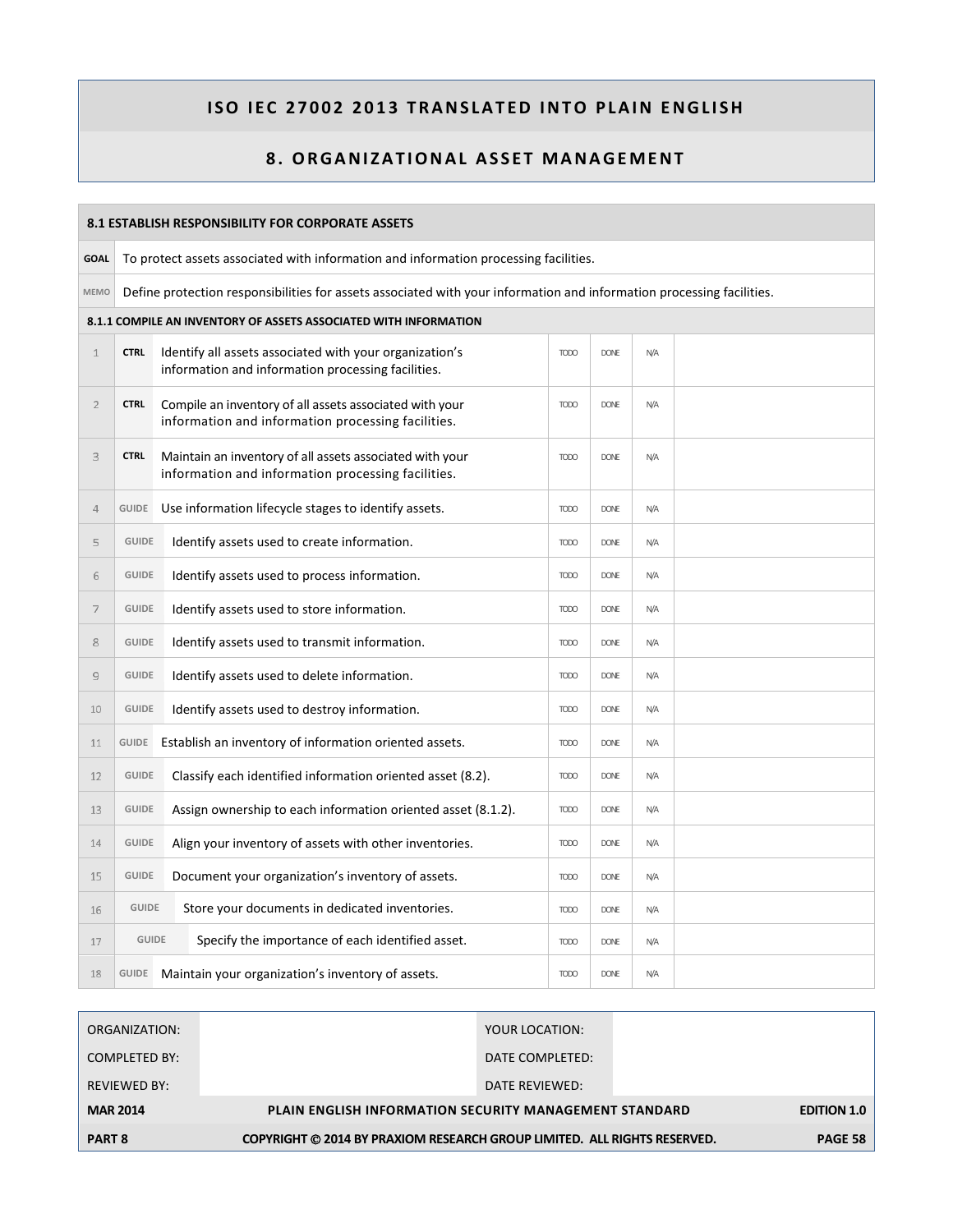| 19 | <b>GUIDE</b>                                                                                              |                                                                             | Make sure that your asset inventory is accurate.                                                                        | <b>TODO</b> | <b>DONE</b> | N/A |  |  |  |
|----|-----------------------------------------------------------------------------------------------------------|-----------------------------------------------------------------------------|-------------------------------------------------------------------------------------------------------------------------|-------------|-------------|-----|--|--|--|
| 20 | <b>GUIDE</b>                                                                                              |                                                                             | Make sure that your asset inventory is up-to-date.                                                                      | <b>TODO</b> | <b>DONE</b> | N/A |  |  |  |
| 21 | <b>GUIDE</b>                                                                                              |                                                                             | Make sure that your inventory is internally consistent.                                                                 | <b>TODO</b> | <b>DONE</b> | N/A |  |  |  |
| 22 | NOTE                                                                                                      |                                                                             | Assets cannot be properly protected unless you've previously identified and listed the assets that should be protected. |             |             |     |  |  |  |
| 23 | <b>NOTE</b>                                                                                               |                                                                             | A complete inventory of information assets may also be required for health, safety, insurance, or financial reasons.    |             |             |     |  |  |  |
| 24 | NOTE                                                                                                      |                                                                             | Also see ISO IEC 27005 for examples of the kinds of information oriented assets that ought to be protected.             |             |             |     |  |  |  |
|    |                                                                                                           |                                                                             | 8.1.2 SELECT OWNERS FOR ALL ASSETS ASSOCIATED WITH YOUR INFORMATION                                                     |             |             |     |  |  |  |
| 25 | <b>CTRL</b>                                                                                               |                                                                             | Select owners for assets associated with your<br>information and information processing facilities.                     | <b>TODO</b> | <b>DONE</b> | N/A |  |  |  |
| 26 | <b>GUIDE</b>                                                                                              |                                                                             | Establish a process to assign owners to all relevant assets.                                                            | <b>TODO</b> | <b>DONE</b> | N/A |  |  |  |
| 27 | <b>GUIDE</b>                                                                                              |                                                                             | Make owners responsible for assets throughout asset lifecycles.                                                         | <b>TODO</b> | <b>DONE</b> | N/A |  |  |  |
| 28 | <b>GUIDE</b>                                                                                              |                                                                             | Ask owners to define asset access restrictions and controls.                                                            | <b>TODO</b> | <b>DONE</b> | N/A |  |  |  |
| 29 | <b>GUIDE</b>                                                                                              |                                                                             | Ask owners to manage their information oriented assets.                                                                 | <b>TODO</b> | <b>DONE</b> | N/A |  |  |  |
| 30 | <b>GUIDE</b>                                                                                              |                                                                             | Ask owners to ensure that assets are properly classified.                                                               | <b>TODO</b> | <b>DONE</b> | N/A |  |  |  |
| 31 | <b>GUIDE</b>                                                                                              |                                                                             | Ask owners to ensure that assets are properly inventoried.                                                              | <b>TODO</b> | <b>DONE</b> | N/A |  |  |  |
| 32 | <b>GUIDE</b>                                                                                              |                                                                             | Ask owners to ensure that assets are properly protected.                                                                | <b>TODO</b> | <b>DONE</b> | N/A |  |  |  |
| 33 | <b>GUIDE</b>                                                                                              |                                                                             | Ask owners to ensure that assets are properly disposed of.                                                              | <b>TODO</b> | <b>DONE</b> | N/A |  |  |  |
| 34 |                                                                                                           | <b>GUIDE</b>                                                                | Ask owners to ensure that assets are properly deleted.                                                                  | <b>TODO</b> | <b>DONE</b> | N/A |  |  |  |
| 35 | <b>GUIDE</b><br>Ask owners to ensure that assets are properly destroyed.                                  |                                                                             | <b>TODO</b>                                                                                                             | <b>DONE</b> | N/A         |     |  |  |  |
| 36 |                                                                                                           | <b>GUIDE</b><br>Ask owners to periodically review asset security practices. |                                                                                                                         | <b>TODO</b> | <b>DONE</b> | N/A |  |  |  |
| 37 |                                                                                                           | <b>GUIDE</b><br>Ask owners to periodically review asset classifications.    |                                                                                                                         | <b>TODO</b> | <b>DONE</b> | N/A |  |  |  |
| 38 | <b>GUIDE</b>                                                                                              |                                                                             | Ask owners to periodically review access restrictions.                                                                  | <b>TODO</b> | <b>DONE</b> | N/A |  |  |  |
| 39 |                                                                                                           | <b>GUIDE</b>                                                                | Ask owners to consider access control policies.                                                                         | <b>TODO</b> | <b>DONE</b> | N/A |  |  |  |
| 40 | GUIDE Allocate ownership to people responsible for asset lifecycles.<br><b>TODO</b><br><b>DONE</b><br>N/A |                                                                             |                                                                                                                         |             |             |     |  |  |  |

| <b>PART 8</b>       | COPYRIGHT © 2014 BY PRAXIOM RESEARCH GROUP LIMITED. ALL RIGHTS RESERVED. | <b>PAGE 59</b>     |
|---------------------|--------------------------------------------------------------------------|--------------------|
| <b>MAR 2014</b>     | <b>PLAIN ENGLISH INFORMATION SECURITY MANAGEMENT STANDARD</b>            | <b>EDITION 1.0</b> |
| <b>REVIEWED BY:</b> | DATE REVIEWED:                                                           |                    |
| COMPLETED BY:       | DATE COMPLETED:                                                          |                    |
| ORGANIZATION:       | YOUR LOCATION:                                                           |                    |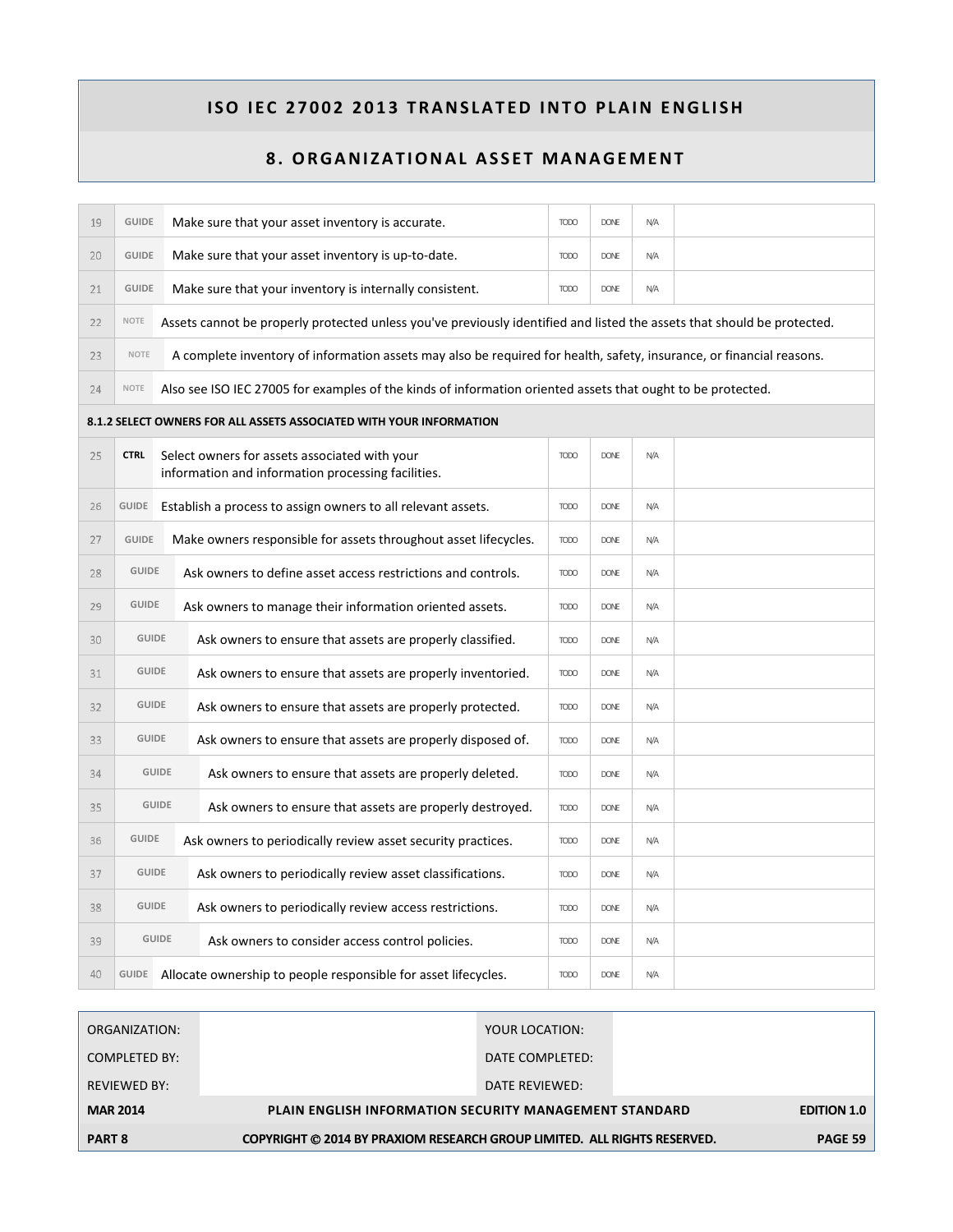| 41                                                                        | <b>GUIDE</b> | Assign asset ownership when assets are created or acquired.                                                                                                                           | <b>TODO</b> | <b>DONE</b> | N/A |  |  |  |  |  |  |
|---------------------------------------------------------------------------|--------------|---------------------------------------------------------------------------------------------------------------------------------------------------------------------------------------|-------------|-------------|-----|--|--|--|--|--|--|
| 42                                                                        | NOTE         | Asset owners do not actually "own" assets in the legal sense of the word, nor do they have any property rights to the asset.                                                          |             |             |     |  |  |  |  |  |  |
| 43                                                                        | <b>NOTE</b>  | An asset owner can be either a person or some other entity and should be responsible for the entire lifecycle of the asset.                                                           |             |             |     |  |  |  |  |  |  |
| 44                                                                        | <b>NOTE</b>  | While routine asset management tasks can be delegated, responsibility for the asset should remain with the asset owner.                                                               |             |             |     |  |  |  |  |  |  |
| 45                                                                        | <b>NOTE</b>  | When assets act together to provide a service, owners should be responsible for both the service and the underlying assets.                                                           |             |             |     |  |  |  |  |  |  |
| 8.1.3 PREPARE ACCEPTABLE USE RULES FOR ASSETS ASSOCIATED WITH INFORMATION |              |                                                                                                                                                                                       |             |             |     |  |  |  |  |  |  |
| 46                                                                        | <b>CTRL</b>  | Define and document rules that clarify acceptable use of information.                                                                                                                 | <b>TODO</b> | <b>DONE</b> | N/A |  |  |  |  |  |  |
| 47                                                                        | <b>CTRL</b>  | Implement rules that clarify the acceptable use of information.                                                                                                                       | <b>TODO</b> | <b>DONE</b> | N/A |  |  |  |  |  |  |
| 48                                                                        | <b>CTRL</b>  | Define and document rules that clarify the acceptable use of assets<br>associated with information and information processing facilities.                                             | <b>TODO</b> | <b>DONE</b> | N/A |  |  |  |  |  |  |
| 49                                                                        | <b>CTRL</b>  | Implement rules that clarify the acceptable use of assets<br>related to information and information processing facilities.                                                            | <b>TODO</b> | <b>DONE</b> | N/A |  |  |  |  |  |  |
| 50                                                                        | GUIDE        | Tell people about security requirements before allowing access.                                                                                                                       | <b>TODO</b> | <b>DONE</b> | N/A |  |  |  |  |  |  |
| 51                                                                        | <b>GUIDE</b> | Make employees aware of information security requirements.                                                                                                                            | <b>TODO</b> | <b>DONE</b> | N/A |  |  |  |  |  |  |
| 52                                                                        | <b>GUIDE</b> | Make third parties aware of information security requirements.                                                                                                                        | <b>TODO</b> | <b>DONE</b> | N/A |  |  |  |  |  |  |
| 53                                                                        |              | GUIDE Make people responsible for their use of facilities and resources.                                                                                                              | <b>TODO</b> | <b>DONE</b> | N/A |  |  |  |  |  |  |
| 54                                                                        | <b>GUIDE</b> | Hold people responsible even when they delegate use to others.                                                                                                                        | <b>TODO</b> | <b>DONE</b> | N/A |  |  |  |  |  |  |
|                                                                           |              | 8.1.4 RETURN ALL ASSETS ASSOCIATED WITH INFORMATION UPON TERMINATION                                                                                                                  |             |             |     |  |  |  |  |  |  |
| 55                                                                        | <b>CTRL</b>  | Make sure that all <i>employees</i> return all corporate assets<br>associated with information and information processing<br>facilities when their employment is terminated.          | <b>TODO</b> | <b>DONE</b> | N/A |  |  |  |  |  |  |
| 56                                                                        | <b>CTRL</b>  | Make sure that all external users return all corporate assets<br>associated with information and information processing<br>facilities when their contract or agreement is terminated. | <b>TODO</b> | <b>DONE</b> | N/A |  |  |  |  |  |  |
| 57                                                                        | GUIDE        | Make the return of assets part of a formal termination process.                                                                                                                       | <b>TODO</b> | <b>DONE</b> | N/A |  |  |  |  |  |  |
| 58                                                                        | <b>GUIDE</b> | Ask people to return physical and electronic assets at termination.                                                                                                                   | <b>TODO</b> | <b>DONE</b> | N/A |  |  |  |  |  |  |

| ORGANIZATION:       |                                                                          | YOUR LOCATION:                                                |  |         |  |
|---------------------|--------------------------------------------------------------------------|---------------------------------------------------------------|--|---------|--|
| COMPLETED BY:       |                                                                          | DATE COMPLETED:                                               |  |         |  |
| <b>REVIEWED BY:</b> |                                                                          | DATE REVIEWED:                                                |  |         |  |
| <b>MAR 2014</b>     |                                                                          | <b>PLAIN ENGLISH INFORMATION SECURITY MANAGEMENT STANDARD</b> |  |         |  |
| <b>PART 8</b>       | COPYRIGHT © 2014 BY PRAXIOM RESEARCH GROUP LIMITED. ALL RIGHTS RESERVED. |                                                               |  | PAGE 60 |  |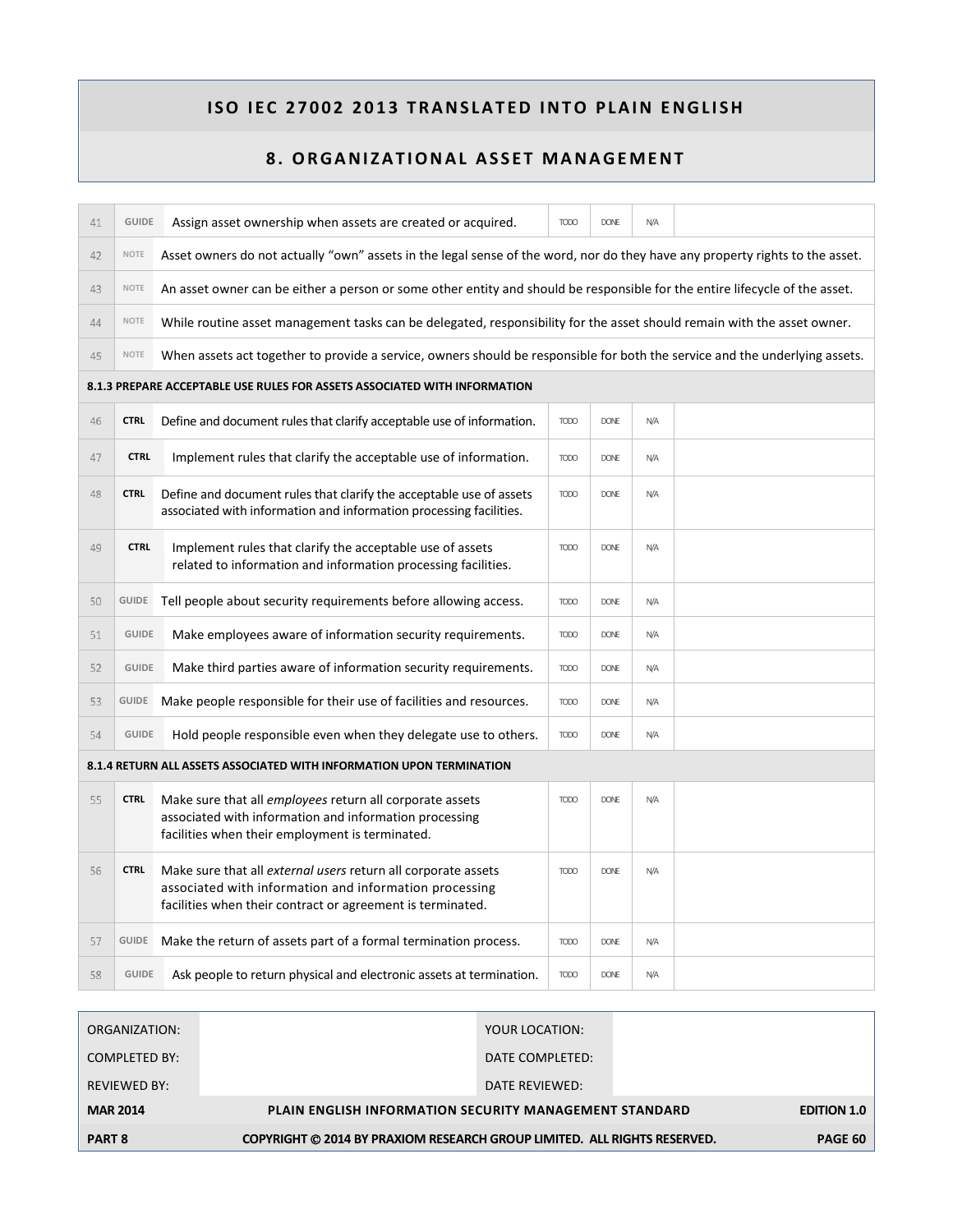| 59          |              | GUIDE Protect company information on equipment of terminated users.                                  | <b>TODO</b> | <b>DONE</b> | N/A |  |
|-------------|--------------|------------------------------------------------------------------------------------------------------|-------------|-------------|-----|--|
| 60          | <b>GUIDE</b> | Protect information on equipment sold to terminated users.                                           | <b>TODO</b> | <b>DONE</b> | N/A |  |
| 61          | <b>GUIDE</b> | Transfer information from equipment sold to terminated users.                                        | <b>TODO</b> | <b>DONF</b> | N/A |  |
| 62          | <b>GUIDE</b> | Make sure that all relevant information is securely erased.                                          | <b>TODO</b> | <b>DONE</b> | N/A |  |
| 63          | <b>GUIDE</b> | Protect information on terminated user's personal equipment.                                         | <b>TODO</b> | <b>DONE</b> | N/A |  |
| 64          | <b>GUIDE</b> | Transfer information from former user's personal equipment.                                          | <b>TODO</b> | <b>DONE</b> | N/A |  |
| 65          | <b>GUIDE</b> | Make sure that company information is securely erased.                                               | <b>TODO</b> | <b>DONE</b> | N/A |  |
| 66          | GUIDE        | Preserve the knowledge that personnel have before they leave.                                        | <b>TODO</b> | <b>DONE</b> | N/A |  |
| 67          | <b>GUIDE</b> | Document all relevant knowledge before your personnel leave.                                         | <b>TODO</b> | <b>DONE</b> | Ν/Α |  |
| 68          | <b>GUIDE</b> | Transfer knowledge to the company before personnel leave.                                            | <b>TODO</b> | <b>DONE</b> | N/A |  |
| 69          | GUIDE        | Control unauthorized copying during notice period of termination.                                    | <b>TODO</b> | <b>DONE</b> | N/A |  |
| 70          | <b>GUIDE</b> | Prevent terminated employees from copying your information.                                          | <b>TODO</b> | <b>DONE</b> | N/A |  |
| 71          | <b>GUIDE</b> | Prevent terminated contractors from copying your information.                                        | <b>TODO</b> | <b>DONE</b> | N/A |  |
|             |              | 8.2 DEVELOP AN INFORMATION CLASSIFICATION SCHEME                                                     |             |             |     |  |
| <b>GOAL</b> |              | To provide an appropriate level of protection for your organization's information.                   |             |             |     |  |
| <b>MEMO</b> |              | Your level of protection should reflect how important the information is to your organization.       |             |             |     |  |
|             |              | 8.2.1 CLASSIFY YOUR ORGANIZATION'S INFORMATION                                                       |             |             |     |  |
| 72          | <b>CTRL</b>  | Adopt an information classification scheme.                                                          | <b>TODO</b> | <b>DONE</b> | N/A |  |
| 73          | <b>CTRL</b>  | Classify information according to the kinds<br>of legal requirements that must be met.               | <b>TODO</b> | <b>DONE</b> | N/A |  |
| 74          | <b>CTRL</b>  | Classify information according to how sensitive<br>it is to unauthorized disclosure or modification. | <b>TODO</b> | <b>DONE</b> | N/A |  |
| 75          | <b>CTRL</b>  | Classify your information according to<br>how valuable it is to your organization.                   | <b>TODO</b> | <b>DONE</b> | N/A |  |
| 76          | <b>CTRL</b>  | Classify information according to how critical it is.                                                | <b>TODO</b> | <b>DONE</b> | N/A |  |

| ORGANIZATION:       |                                                                          | YOUR LOCATION:                                                |  |         |  |
|---------------------|--------------------------------------------------------------------------|---------------------------------------------------------------|--|---------|--|
| COMPLETED BY:       |                                                                          | DATE COMPLETED:                                               |  |         |  |
| <b>REVIEWED BY:</b> |                                                                          | DATE REVIEWED:                                                |  |         |  |
| <b>MAR 2014</b>     |                                                                          | <b>PLAIN ENGLISH INFORMATION SECURITY MANAGEMENT STANDARD</b> |  |         |  |
| <b>PART 8</b>       | COPYRIGHT © 2014 BY PRAXIOM RESEARCH GROUP LIMITED. ALL RIGHTS RESERVED. |                                                               |  | PAGE 61 |  |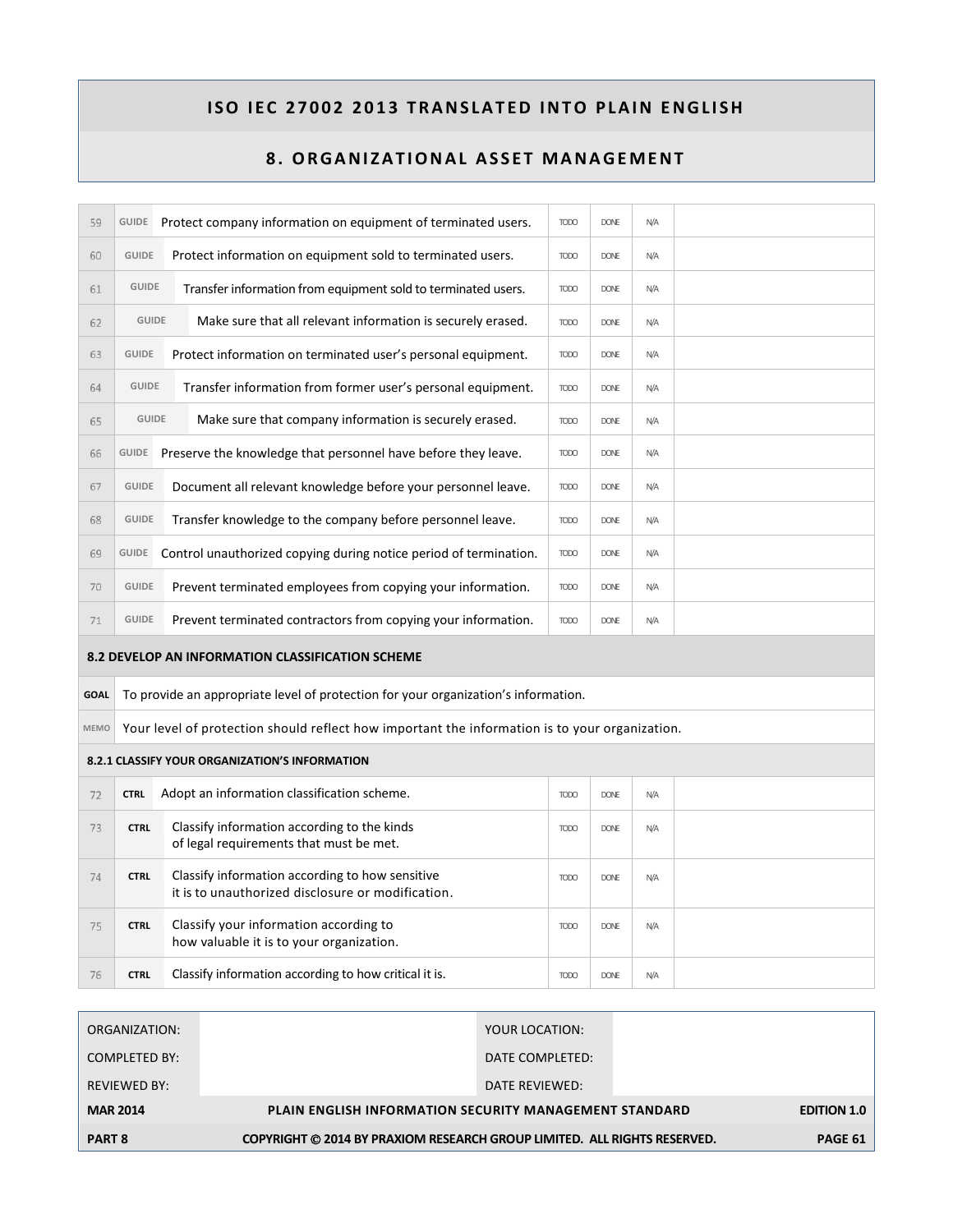| 77  |              |                                                                          | GUIDE Create an effective information classification scheme.       | <b>TODO</b> | <b>DONE</b> | N/A |  |
|-----|--------------|--------------------------------------------------------------------------|--------------------------------------------------------------------|-------------|-------------|-----|--|
| 78  | <b>GUIDE</b> |                                                                          | Ensure that the scheme meets all legal requirements.               | <b>TODO</b> | <b>DONE</b> | N/A |  |
| 79  | <b>GUIDE</b> |                                                                          | Ensure that the scheme follows your access control policy (9.1.1). | <b>TODO</b> | <b>DONE</b> | N/A |  |
| 80  | <b>GUIDE</b> |                                                                          | Ensure that the scheme addresses your unique business needs.       | <b>TODO</b> | <b>DONE</b> | N/A |  |
| 81  | <b>GUIDE</b> |                                                                          | Ensure that your scheme allows you to share information.           | <b>TODO</b> | <b>DONE</b> | N/A |  |
| 82  | <b>GUIDE</b> |                                                                          | Ensure that your scheme allows you to restrict access.             | <b>TODO</b> | <b>DONE</b> | N/A |  |
| 83  | GUIDE        |                                                                          | Consider also classifying assets used to manage information.       | <b>TODO</b> | <b>DONE</b> | N/A |  |
| 84  | <b>GUIDE</b> |                                                                          | Consider also classifying assets used to store information.        | <b>TODO</b> | <b>DONE</b> | N/A |  |
| 85  | <b>GUIDE</b> |                                                                          | Consider also classifying assets used to process information.      | <b>TODO</b> | <b>DONE</b> | N/A |  |
| 86  | <b>GUIDE</b> |                                                                          | Consider also classifying assets used to handle information.       |             | <b>DONE</b> | N/A |  |
| 87  | <b>GUIDE</b> |                                                                          | Consider also classifying assets used to protect information.      |             |             | N/A |  |
| 88  | <b>GUIDE</b> |                                                                          | Design your organization's information classification scheme.      | <b>TODO</b> | <b>DONE</b> | N/A |  |
| 89  | <b>GUIDE</b> |                                                                          | Make owners of assets accountable for their classification.        | <b>TODO</b> | <b>DONE</b> | N/A |  |
| 90  | <b>GUIDE</b> |                                                                          | Ensure that assets and information can be consistently classified. | <b>TODO</b> | <b>DONE</b> | N/A |  |
| 91  | <b>GUIDE</b> |                                                                          | Ensure that classifiers share a common understanding.              | <b>TODO</b> | <b>DONE</b> | N/A |  |
| 92  | <b>GUIDE</b> |                                                                          | Ensure that each classification level has an intuitive name.       | <b>TODO</b> | <b>DONE</b> | N/A |  |
| 93  | <b>GUIDE</b> |                                                                          | Ensure that everyone can do classifications in the same way.       | <b>TODO</b> | <b>DONE</b> | N/A |  |
| 94  | <b>GUIDE</b> |                                                                          | Ensure that protection requirements are widely understood.         | <b>TODO</b> | <b>DONE</b> | N/A |  |
| 95  |              | Ensure that confidentiality requirements are understood.<br><b>GUIDE</b> |                                                                    | <b>TODO</b> | DONE        | N/A |  |
| 96  | <b>GUIDE</b> | Ensure that availability requirements are understood.                    |                                                                    | <b>TODO</b> | <b>DONE</b> | N/A |  |
| 97  |              | Ensure that integrity requirements are understood.<br><b>GUIDE</b>       |                                                                    | <b>TODO</b> | <b>DONE</b> | N/A |  |
| 98  | <b>GUIDE</b> |                                                                          | Integrate your classification scheme into your other processes.    | <b>TODO</b> | <b>DONE</b> | N/A |  |
| 99  | <b>GUIDE</b> |                                                                          | Implement your organization's classification scheme.               | <b>TODO</b> | <b>DONE</b> | N/A |  |
| 100 | <b>GUIDE</b> |                                                                          | Classify all forms of information in order to safeguard it.        | <b>TODO</b> | <b>DONE</b> | N/A |  |

| ORGANIZATION:       |                                                                          | YOUR LOCATION:                                                |  |         |  |
|---------------------|--------------------------------------------------------------------------|---------------------------------------------------------------|--|---------|--|
| COMPLETED BY:       |                                                                          | DATE COMPLETED:                                               |  |         |  |
| <b>REVIEWED BY:</b> |                                                                          | DATE REVIEWED:                                                |  |         |  |
| <b>MAR 2014</b>     |                                                                          | <b>PLAIN ENGLISH INFORMATION SECURITY MANAGEMENT STANDARD</b> |  |         |  |
| <b>PART 8</b>       | COPYRIGHT © 2014 BY PRAXIOM RESEARCH GROUP LIMITED. ALL RIGHTS RESERVED. |                                                               |  | PAGE 62 |  |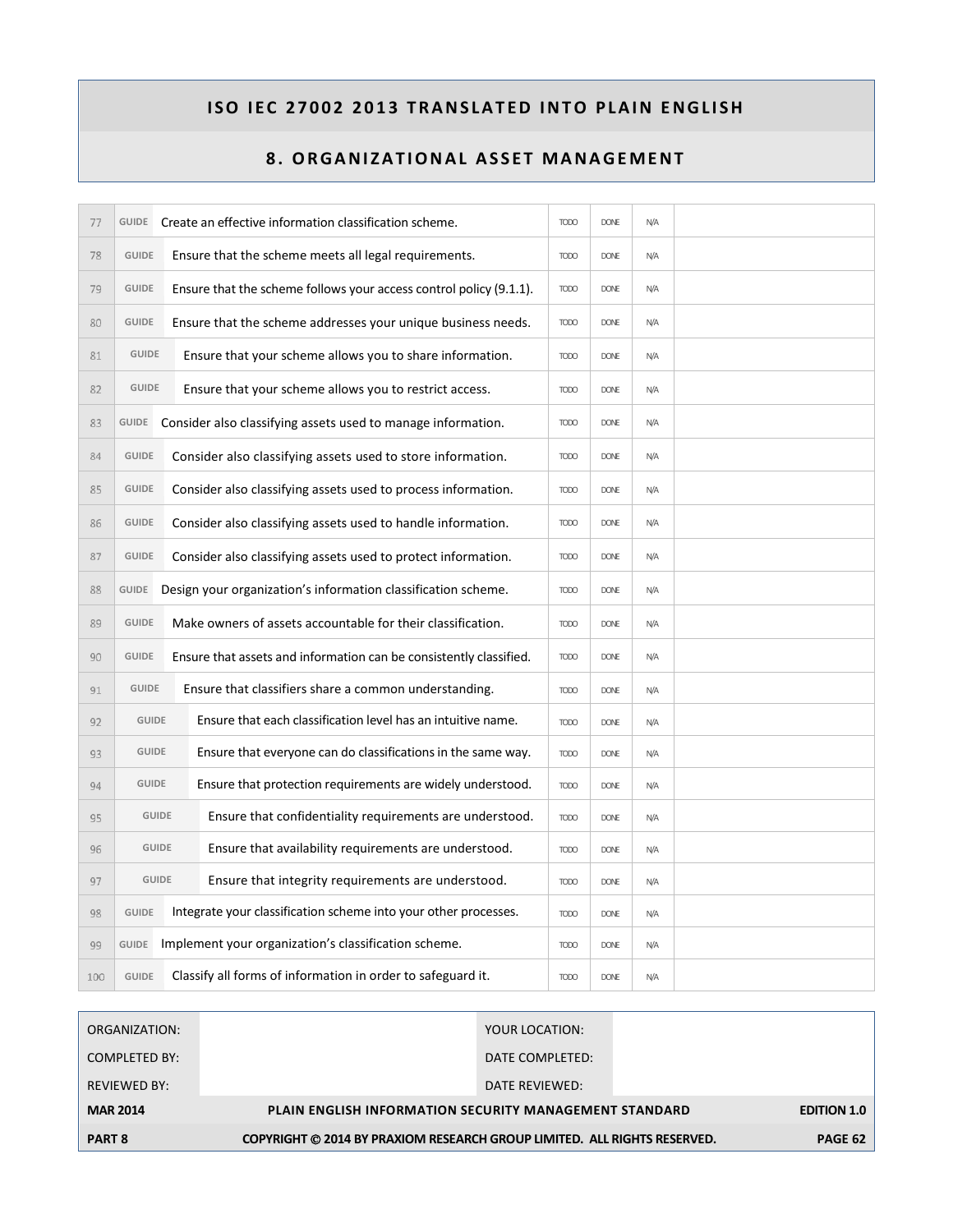| 101 | <b>GUIDE</b>                                                |  | Classify information according to how important it is.                   | <b>TODO</b> | <b>DONE</b> | N/A |  |
|-----|-------------------------------------------------------------|--|--------------------------------------------------------------------------|-------------|-------------|-----|--|
| 102 | <b>GUIDE</b>                                                |  | Classify information according to how valuable it is.                    | <b>TODO</b> | <b>DONE</b> | N/A |  |
| 103 | <b>GUIDE</b>                                                |  | Classify information according to how sensitive it is.                   | <b>TODO</b> | <b>DONE</b> | N/A |  |
| 104 | <b>GUIDE</b>                                                |  | Classify information according to how critical it is.                    | <b>TODO</b> | <b>DONE</b> | N/A |  |
| 105 | <b>GUIDE</b>                                                |  | Classify information according to how much protection it needs.          | <b>TODO</b> | <b>DONE</b> | N/A |  |
| 106 | <b>GUIDE</b>                                                |  | Classify information according to how confidential it must be.           | <b>TODO</b> | <b>DONE</b> | N/A |  |
| 107 | <b>GUIDE</b>                                                |  | Classify information according to how available it must be.              | <b>TODO</b> | <b>DONE</b> | N/A |  |
| 108 | <b>GUIDE</b>                                                |  | Classify assets used to manage information.                              | <b>TODO</b> | <b>DONE</b> | N/A |  |
| 109 | <b>GUIDE</b>                                                |  | Classify assets used to store information.                               | <b>TODO</b> | <b>DONE</b> | N/A |  |
| 110 | <b>GUIDE</b>                                                |  | Classify assets used to process information.                             | <b>TODO</b> | <b>DONE</b> | N/A |  |
| 111 | <b>GUIDE</b><br>Classify assets used to handle information. |  |                                                                          |             | <b>DONE</b> | N/A |  |
| 112 | <b>GUIDE</b>                                                |  | Classify assets used to protect information.                             | <b>TODO</b> | <b>DONE</b> | N/A |  |
| 113 |                                                             |  | GUIDE Review classifications whenever needs or requirements change.      | <b>TODO</b> | <b>DONE</b> | N/A |  |
| 114 | <b>GUIDE</b>                                                |  | Establish criteria for reviewing classifications during their lifecycle. | <b>TODO</b> | <b>DONE</b> | N/A |  |
| 115 | <b>GUIDE</b>                                                |  | Assess the level of protection that classifiers are assigning.           | <b>TODO</b> | <b>DONE</b> | N/A |  |
| 116 | <b>GUIDE</b>                                                |  | Analyze changes in your organization's requirements.                     | <b>TODO</b> | <b>DONE</b> | N/A |  |
| 117 | <b>GUIDE</b>                                                |  | Examine changes in confidentiality requirements.                         | <b>TODO</b> | <b>DONE</b> | N/A |  |
| 118 | <b>GUIDE</b>                                                |  | Examine changes in availability requirements.                            | <b>TODO</b> | <b>DONE</b> | N/A |  |
| 119 | <b>GUIDE</b>                                                |  | Examine changes in integrity requirements.                               | <b>TODO</b> | <b>DONE</b> | N/A |  |
| 120 | <b>GUIDE</b>                                                |  | Analyze changes in the status of information.                            | <b>TODO</b> | <b>DONE</b> | N/A |  |
| 121 | <b>GUIDE</b>                                                |  | See if the value of your information has changed.                        | <b>TODO</b> | <b>DONE</b> | N/A |  |
| 122 | <b>GUIDE</b>                                                |  | See if the criticality of your information has changed.                  | <b>TODO</b> | <b>DONE</b> | N/A |  |
| 123 | <b>GUIDE</b>                                                |  | See if the sensitivity of your information has changed.                  | <b>TODO</b> | <b>DONE</b> | N/A |  |

| <b>MAR 2014</b><br><b>PART 8</b> | <b>PLAIN ENGLISH INFORMATION SECURITY MANAGEMENT STANDARD</b><br>COPYRIGHT © 2014 BY PRAXIOM RESEARCH GROUP LIMITED. ALL RIGHTS RESERVED. | <b>EDITION 1.0</b><br>PAGE 63 |
|----------------------------------|-------------------------------------------------------------------------------------------------------------------------------------------|-------------------------------|
|                                  |                                                                                                                                           |                               |
| <b>REVIEWED BY:</b>              | DATE REVIEWED:                                                                                                                            |                               |
| COMPLETED BY:                    | DATE COMPLETED:                                                                                                                           |                               |
| ORGANIZATION:                    | YOUR LOCATION:                                                                                                                            |                               |
|                                  |                                                                                                                                           |                               |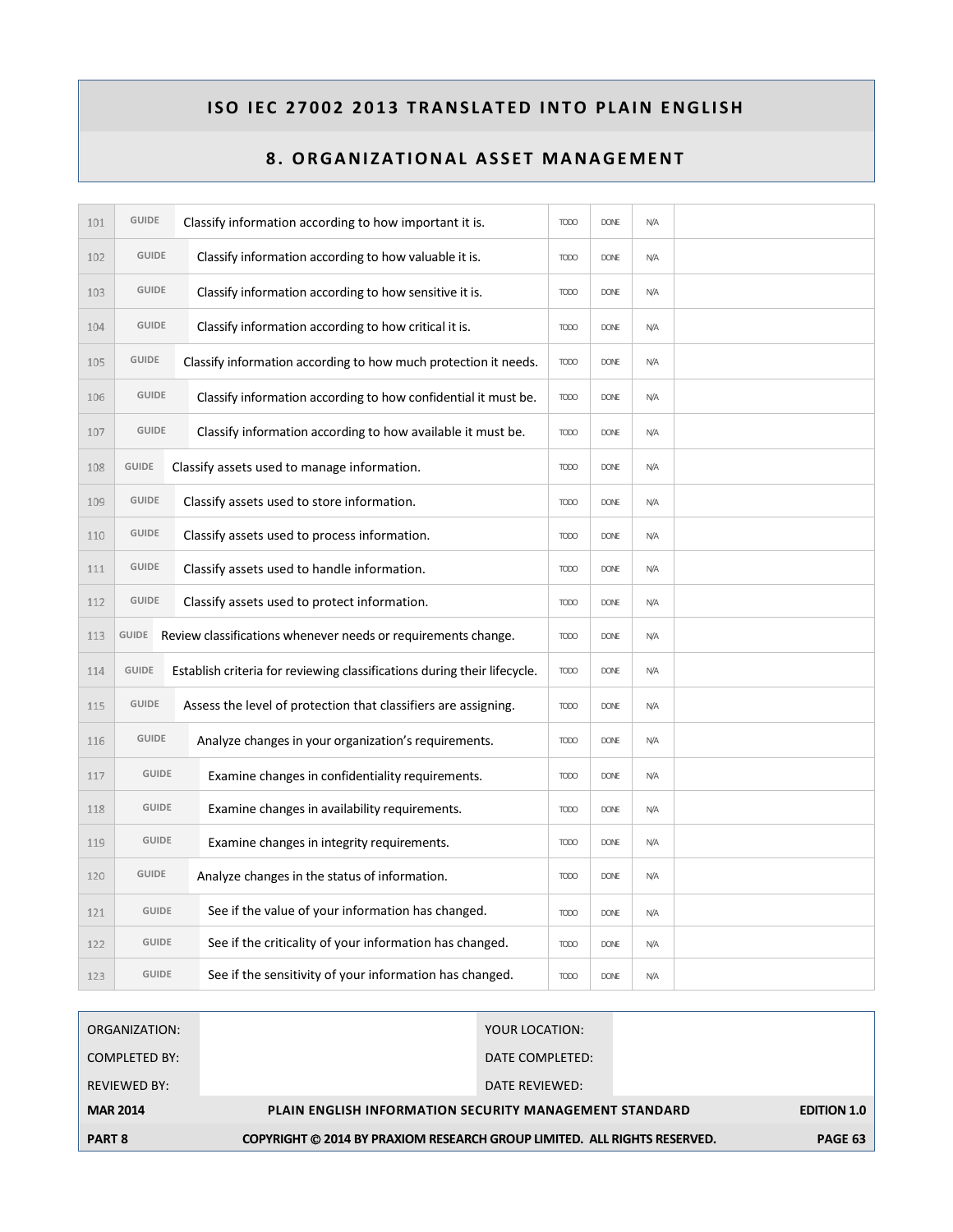| 124 | GUIDE        | Update your classifications throughout their lifecycle.                                                                          | <b>TODO</b> | <b>DONE</b> | N/A |  |  |  |
|-----|--------------|----------------------------------------------------------------------------------------------------------------------------------|-------------|-------------|-----|--|--|--|
| 125 | <b>GUIDE</b> | Update classifications to reflect changes in requirements.                                                                       | <b>TODO</b> | <b>DONE</b> | N/A |  |  |  |
| 126 | <b>GUIDE</b> | Accommodate changes in confidentiality requirements.                                                                             | <b>TODO</b> | <b>DONE</b> | N/A |  |  |  |
| 127 | <b>GUIDE</b> | Accommodate changes in availability requirements.                                                                                | <b>TODO</b> | <b>DONE</b> | N/A |  |  |  |
| 128 | <b>GUIDE</b> | Accommodate changes in integrity requirements.                                                                                   | <b>TODO</b> | <b>DONE</b> | N/A |  |  |  |
| 129 | <b>GUIDE</b> | Update classifications to reflect changes in information.                                                                        | <b>TODO</b> | <b>DONE</b> | N/A |  |  |  |
| 130 | <b>GUIDE</b> | Update classifications to accommodate changes in value.                                                                          | <b>TODO</b> | <b>DONE</b> | N/A |  |  |  |
| 131 | <b>GUIDE</b> | Update classifications to accommodate changes in criticality.                                                                    | <b>TODO</b> | <b>DONE</b> | N/A |  |  |  |
| 132 | <b>GUIDE</b> | Update classifications to accommodate changes in sensitivity.                                                                    | <b>TODO</b> | <b>DONE</b> | N/A |  |  |  |
| 133 | NOTE         | Group information into categories (classifications) that have similar protection needs and requirements.                         |             |             |     |  |  |  |
| 134 | NOTE         | For each category, develop an information security procedure that applies to all the information in that category.               |             |             |     |  |  |  |
| 135 | NOTE         | Use your categories to tell people how to handle and how to protect the information in each particular category.                 |             |             |     |  |  |  |
| 136 | <b>NOTE</b>  | Use categories to avoid having to carry out case-by-case risk assessments and to avoid having to design special controls.        |             |             |     |  |  |  |
| 137 | NOTE         | Information sometimes needs to be reclassified because it's no longer sensitive or critical (e.g., after it's been made public). |             |             |     |  |  |  |
| 138 | NOTE         | Because of this, care should be taken to review classifications and to reclassify information whenever its status changes.       |             |             |     |  |  |  |
| 139 | <b>NOTE</b>  | This is important because over-classification can be expensive while under-classification can be dangerous.                      |             |             |     |  |  |  |
|     |              | 8.2.2 ESTABLISH INFORMATION LABELING PROCEDURES                                                                                  |             |             |     |  |  |  |
| 140 | <b>CTRL</b>  | Develop an appropriate set of information labeling procedures<br>in accordance with your information classification scheme.      | <b>TODO</b> | <b>DONE</b> | N/A |  |  |  |
| 141 | <b>CTRL</b>  | Implement your information labeling procedures.                                                                                  | <b>TODO</b> | <b>DONE</b> | N/A |  |  |  |
| 142 | <b>GUIDE</b> | Prepare an effective set of information labeling procedures.                                                                     | <b>TODO</b> | <b>DONE</b> | N/A |  |  |  |
| 143 | <b>GUIDE</b> | Prepare procedures for both information and related assets.                                                                      | <b>TODO</b> | <b>DONE</b> | N/A |  |  |  |
| 144 | <b>GUIDE</b> | Make sure that they apply to both physical and electronic assets.                                                                | <b>TODO</b> | <b>DONE</b> | N/A |  |  |  |
| 145 | <b>GUIDE</b> | Make sure that they explain where and how labels are attached.                                                                   | <b>TODO</b> | <b>DONE</b> | N/A |  |  |  |

| ORGANIZATION:       | YOUR LOCATION:                                                           |  |  |  |  |  |
|---------------------|--------------------------------------------------------------------------|--|--|--|--|--|
| COMPLETED BY:       | DATE COMPLETED:                                                          |  |  |  |  |  |
| <b>REVIEWED BY:</b> | DATE REVIEWED:                                                           |  |  |  |  |  |
| <b>MAR 2014</b>     | <b>PLAIN ENGLISH INFORMATION SECURITY MANAGEMENT STANDARD</b>            |  |  |  |  |  |
| <b>PART 8</b>       | COPYRIGHT © 2014 BY PRAXIOM RESEARCH GROUP LIMITED. ALL RIGHTS RESERVED. |  |  |  |  |  |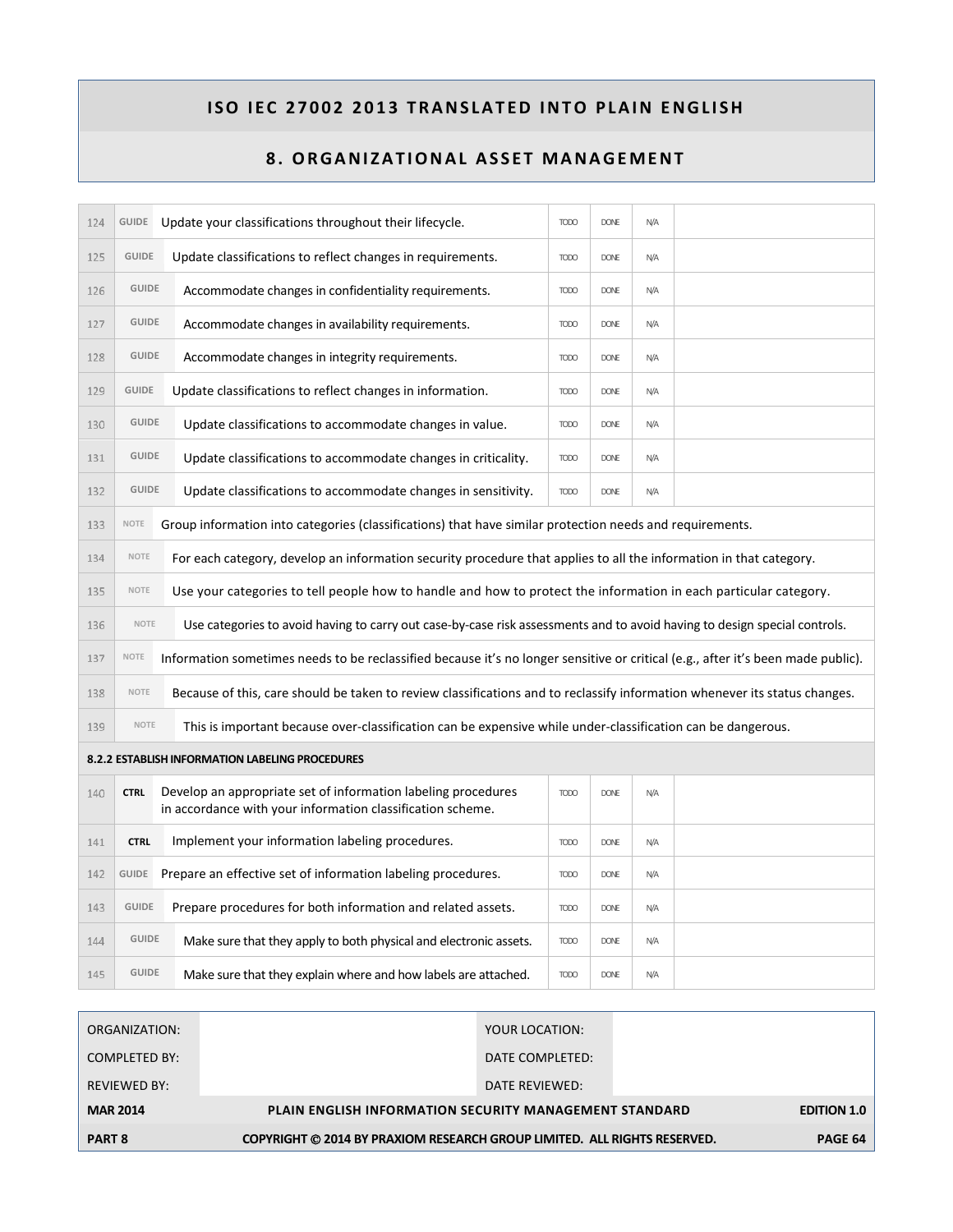| 146 | <b>GUIDE</b>                                                                                                        |  | Consider how information is accessed and assets are handled.                                                                 | <b>TODO</b> | <b>DONE</b> | N/A |  |  |
|-----|---------------------------------------------------------------------------------------------------------------------|--|------------------------------------------------------------------------------------------------------------------------------|-------------|-------------|-----|--|--|
| 147 | <b>GUIDE</b>                                                                                                        |  | Consider types of media when you prepare procedures.                                                                         | <b>TODO</b> | <b>DONE</b> | N/A |  |  |
| 148 | <b>GUIDE</b>                                                                                                        |  | Make sure that they clarify when labeling should not be done.                                                                | <b>TODO</b> | <b>DONE</b> | N/A |  |  |
| 149 | <b>GUIDE</b>                                                                                                        |  | Prepare labels that work for both physical and electronic assets.                                                            | <b>TODO</b> | <b>DONE</b> | N/A |  |  |
| 150 | <b>GUIDE</b>                                                                                                        |  | Make sure that they apply your classification scheme (see 8.2.1.).                                                           | <b>TODO</b> | <b>DONE</b> | N/A |  |  |
| 151 | <b>GUIDE</b>                                                                                                        |  | Make sure that they are simple to use and easy to recognize.                                                                 | <b>TODO</b> | <b>DONE</b> | N/A |  |  |
| 152 | GUIDE                                                                                                               |  | Teach employees and contractors about your labeling procedures.                                                              | <b>TODO</b> | <b>DONE</b> | N/A |  |  |
| 153 | <b>GUIDE</b>                                                                                                        |  | Ask employees and contractors to use your labeling procedures.                                                               | <b>TODO</b> | <b>DONE</b> | N/A |  |  |
| 154 | <b>GUIDE</b>                                                                                                        |  | Attach appropriate labels to both information and related assets.                                                            | <b>TODO</b> | <b>DONE</b> | N/A |  |  |
| 155 | <b>GUIDE</b>                                                                                                        |  | Attach labels to information classified as sensitive or critical.                                                            | <b>TODO</b> | <b>DONE</b> | N/A |  |  |
| 156 | <b>NOTE</b><br>Information sharing arrangements usually expect organizations to use labels to classify information. |  |                                                                                                                              |             |             |     |  |  |
| 157 | Common types of labels include physical stickers and metadata (data that describes other data).<br><b>NOTE</b>      |  |                                                                                                                              |             |             |     |  |  |
| 158 | <b>NOTE</b>                                                                                                         |  | Be careful about how you manage information and assets that are labeled as secret, sensitive, or confidential (for example). |             |             |     |  |  |
| 159 | <b>NOTE</b>                                                                                                         |  | Classified information and physical assets are easier to identify and therefore easier for people to steal or misuse.        |             |             |     |  |  |
|     |                                                                                                                     |  | 8.2.3 DEVELOP ASSET HANDLING PROCEDURES                                                                                      |             |             |     |  |  |
| 160 | <b>CTRL</b>                                                                                                         |  | Develop procedures for handling assets associated with<br>your information and information processing facilities.            | <b>TODO</b> | <b>DONE</b> | N/A |  |  |
| 161 | <b>CTRL</b>                                                                                                         |  | Make sure that your asset handling procedures respect<br>and reflect how you classify information (see 8.2.1).               | <b>TODO</b> | <b>DONE</b> | N/A |  |  |
| 162 | <b>CTRL</b>                                                                                                         |  | Implement your asset handling procedures.                                                                                    | <b>TODO</b> | <b>DONE</b> | N/A |  |  |
| 163 | <b>GUIDE</b>                                                                                                        |  | Design procedures for handling classified information (see 8.2.1).                                                           | <b>TODO</b> | <b>DONE</b> | N/A |  |  |
| 164 | <b>GUIDE</b>                                                                                                        |  | Ensure that information is handled according to its classification.                                                          | <b>TODO</b> | <b>DONE</b> | N/A |  |  |
| 165 | <b>GUIDE</b>                                                                                                        |  | Ensure that it is protected according to its classification.                                                                 | <b>TODO</b> | <b>DONE</b> | N/A |  |  |
| 166 | <b>GUIDE</b>                                                                                                        |  | Ensure that it is protected when shared with outsiders.                                                                      | <b>TODO</b> | <b>DONE</b> | N/A |  |  |

| ORGANIZATION:        | YOUR LOCATION:                                                           |  |  |  |  |
|----------------------|--------------------------------------------------------------------------|--|--|--|--|
| <b>COMPLETED BY:</b> | DATE COMPLETED:                                                          |  |  |  |  |
| <b>REVIEWED BY:</b>  | DATE REVIEWED:                                                           |  |  |  |  |
| <b>MAR 2014</b>      | <b>PLAIN ENGLISH INFORMATION SECURITY MANAGEMENT STANDARD</b>            |  |  |  |  |
| <b>PART 8</b>        | COPYRIGHT © 2014 BY PRAXIOM RESEARCH GROUP LIMITED. ALL RIGHTS RESERVED. |  |  |  |  |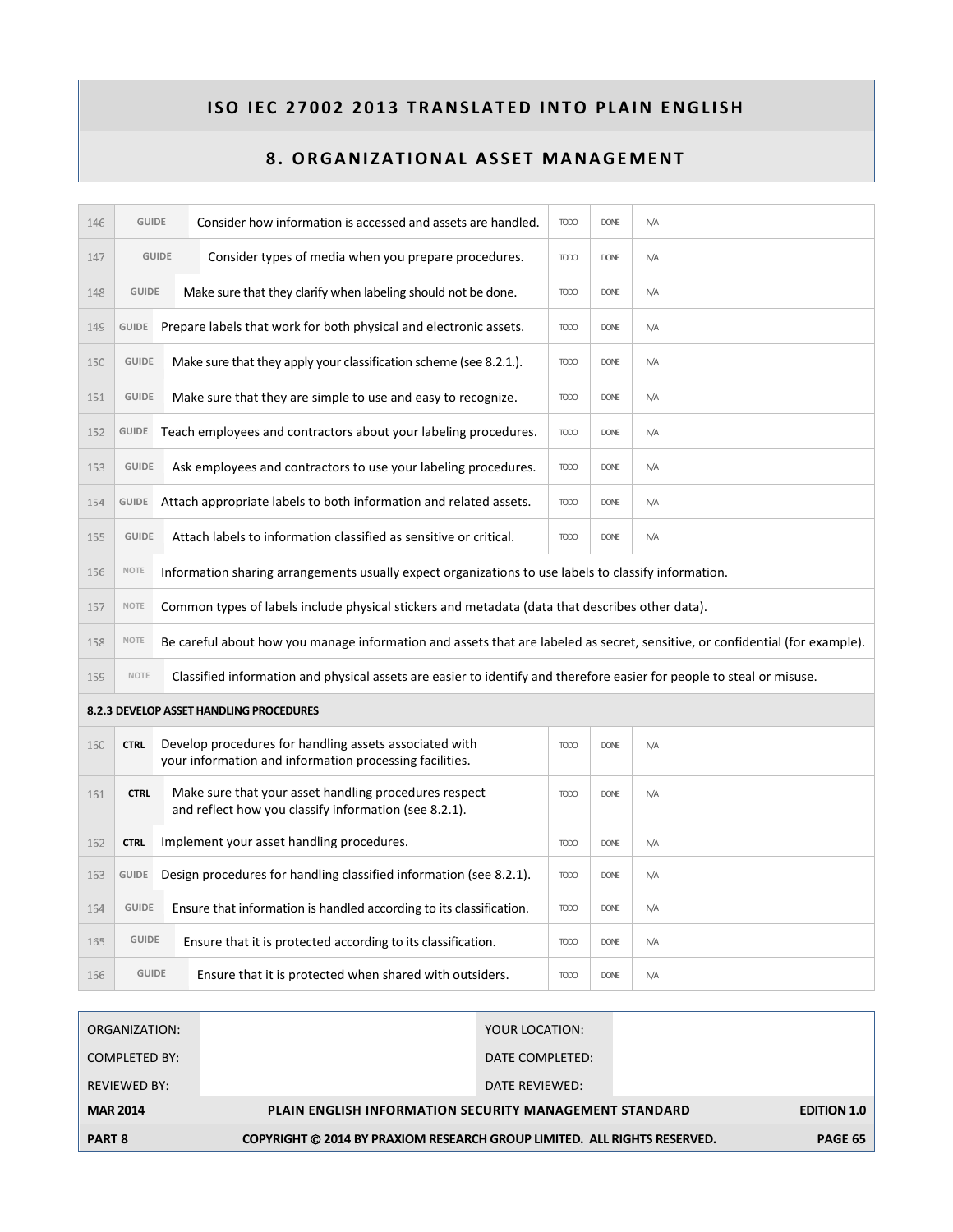| 167 | <b>GUIDE</b> |                                                              | Establish security agreements with other organizations.        | <b>TODO</b> | <b>DONE</b> | N/A |  |
|-----|--------------|--------------------------------------------------------------|----------------------------------------------------------------|-------------|-------------|-----|--|
| 168 | <b>GUIDE</b> |                                                              | Establish procedures to control classified information.        | <b>TODO</b> | <b>DONE</b> | N/A |  |
| 169 | <b>GUIDE</b> |                                                              | Clarify how your classifications should be interpreted.        | <b>TODO</b> | <b>DONE</b> | N/A |  |
| 170 | <b>GUIDE</b> |                                                              | Clarify how others' classifications should be interpreted.     | <b>TODO</b> | <b>DONE</b> | N/A |  |
| 171 | <b>GUIDE</b> |                                                              | Ensure that it is stored according to its classification.      | <b>TODO</b> | <b>DONE</b> | N/A |  |
| 172 | <b>GUIDE</b> |                                                              | Ensure that it is processed according to its classification.   | <b>TODO</b> | <b>DONE</b> | N/A |  |
| 173 | <b>GUIDE</b> |                                                              | Ensure that it is transmitted according to its classification. | <b>TODO</b> | <b>DONE</b> | N/A |  |
| 174 | <b>GUIDE</b> |                                                              | Ensure that it is copied according to its classification.      | <b>TODO</b> | <b>DONE</b> | N/A |  |
| 175 | <b>GUIDE</b> |                                                              | Make sure copies get the same protection as originals.         | <b>TODO</b> | <b>DONE</b> | N/A |  |
| 176 | <b>GUIDE</b> |                                                              | Ensure that it is accessed according to its classification.    | <b>TODO</b> | <b>DONE</b> | N/A |  |
| 177 | <b>GUIDE</b> | Design access restrictions for each level of classification. |                                                                | <b>TODO</b> | <b>DONE</b> | N/A |  |
| 178 | <b>GUIDE</b> |                                                              | Ensure that restrictions meet protection requirements.         | <b>TODO</b> | <b>DONE</b> | N/A |  |
| 179 | <b>GUIDE</b> |                                                              | Establish a formal record of authorized recipients of assets.  | <b>TODO</b> | <b>DONE</b> | N/A |  |
| 180 | <b>GUIDE</b> |                                                              | Mark media copies for the attention of authorized recipients.  | <b>TODO</b> | <b>DONE</b> | N/A |  |
| 181 | GUIDE        |                                                              | Use asset handling procedures to manage information.           | <b>TODO</b> | <b>DONE</b> | N/A |  |
| 182 | <b>GUIDE</b> |                                                              | Protect information according to how it is classified.         | <b>TODO</b> | <b>DONE</b> | N/A |  |
| 183 | <b>GUIDE</b> |                                                              | Store information according to how it is classified.           | <b>TODO</b> | <b>DONE</b> | N/A |  |
| 184 | <b>GUIDE</b> |                                                              | Store IT assets according to manufacturers' specifications.    | <b>TODO</b> | <b>DONE</b> | N/A |  |
| 185 | <b>GUIDE</b> |                                                              | Process information according to how it is classified.         | <b>TODO</b> | <b>DONE</b> | N/A |  |
| 186 | <b>GUIDE</b> |                                                              | Transmit information according to how it is classified.        | <b>TODO</b> | <b>DONE</b> | N/A |  |
| 187 | <b>GUIDE</b> |                                                              | Specify who the authorized recipient should be.                | <b>TODO</b> | <b>DONE</b> | N/A |  |
| 188 | <b>GUIDE</b> |                                                              | Copy information according to how it is classified.            | <b>TODO</b> | <b>DONE</b> | N/A |  |
| 189 | <b>GUIDE</b> |                                                              | Access information according to how it is classified.          | <b>TODO</b> | <b>DONE</b> | N/A |  |

| ORGANIZATION:       | YOUR LOCATION:                                                           |                    |
|---------------------|--------------------------------------------------------------------------|--------------------|
| COMPLETED BY:       | DATE COMPLETED:                                                          |                    |
| <b>REVIEWED BY:</b> | DATE REVIEWED:                                                           |                    |
| <b>MAR 2014</b>     | <b>PLAIN ENGLISH INFORMATION SECURITY MANAGEMENT STANDARD</b>            | <b>EDITION 1.0</b> |
| <b>PART 8</b>       | COPYRIGHT © 2014 BY PRAXIOM RESEARCH GROUP LIMITED. ALL RIGHTS RESERVED. | <b>PAGE 66</b>     |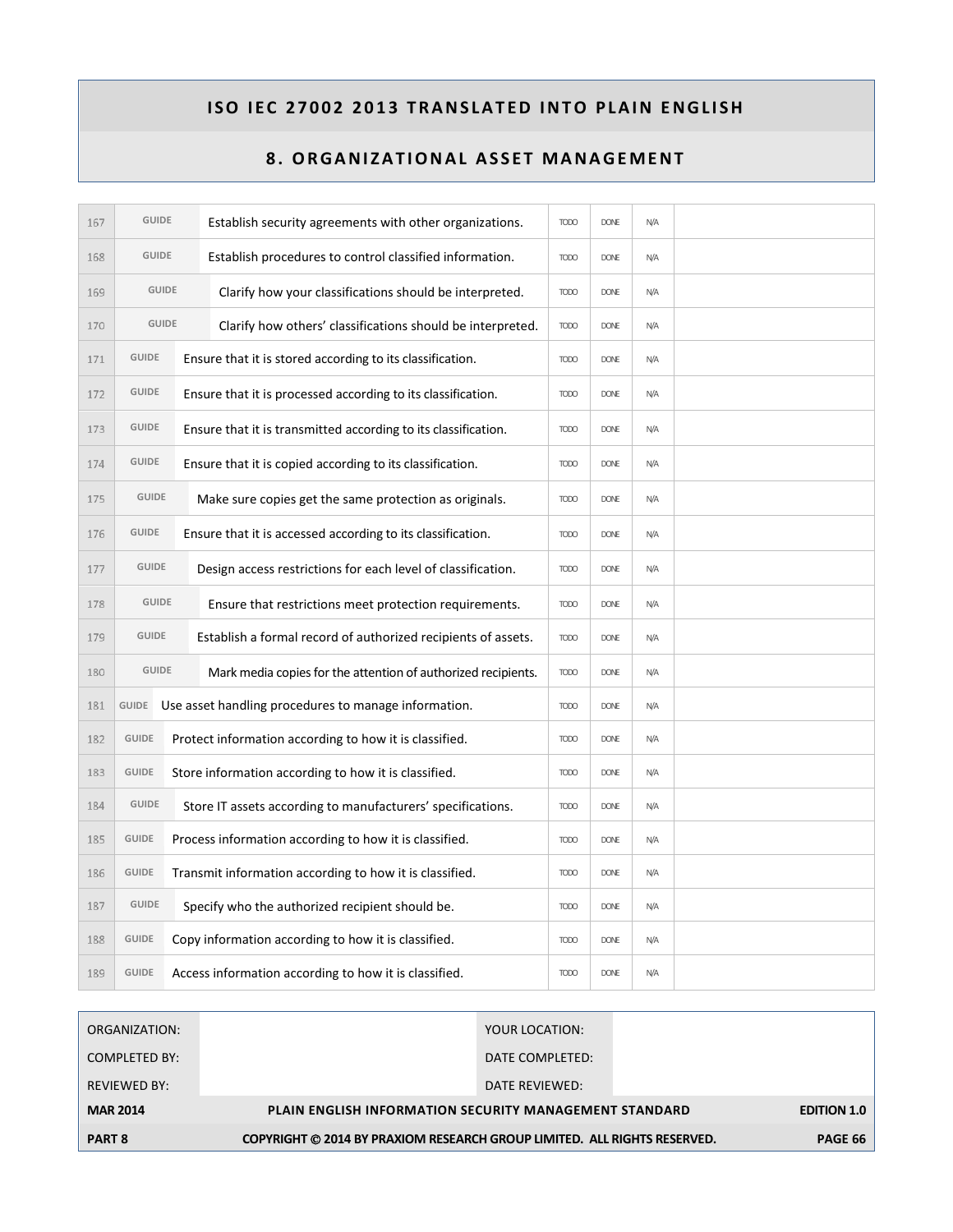| 8.3 CONTROL HOW PHYSICAL MEDIA ARE HANDLED |                                                                                                                       |                                                                                                      |             |             |     |  |  |  |  |
|--------------------------------------------|-----------------------------------------------------------------------------------------------------------------------|------------------------------------------------------------------------------------------------------|-------------|-------------|-----|--|--|--|--|
| <b>GOAL</b>                                | To protect information by preventing unauthorized disclosure, modification, removal, or destruction of storage media. |                                                                                                      |             |             |     |  |  |  |  |
|                                            | 8.3.1 MANAGE REMOVABLE MEDIA                                                                                          |                                                                                                      |             |             |     |  |  |  |  |
| 190                                        | <b>CTRL</b>                                                                                                           | Establish procedures for managing removable media.                                                   | <b>TODO</b> | <b>DONE</b> | N/A |  |  |  |  |
| 191                                        | <b>CTRL</b>                                                                                                           | Make sure that your media management procedures<br>respect and reflect how you classify information. | <b>TODO</b> | <b>DONE</b> | N/A |  |  |  |  |
| 192                                        | <b>CTRL</b>                                                                                                           | Implement your removable media management procedures.                                                | <b>TODO</b> | <b>DONE</b> | N/A |  |  |  |  |
| 193                                        | GUIDE                                                                                                                 | Develop removable media management procedures.                                                       | <b>TODO</b> | <b>DONE</b> | N/A |  |  |  |  |
| 194                                        | <b>GUIDE</b>                                                                                                          | Control the use and management of removable media.                                                   | <b>TODO</b> | <b>DONE</b> | N/A |  |  |  |  |
| 195                                        | <b>GUIDE</b>                                                                                                          | Reduce the risk of data loss by registering removable media.                                         | <b>TODO</b> | <b>DONE</b> | N/A |  |  |  |  |
| 196                                        | <b>GUIDE</b>                                                                                                          | Enable media drives only if you have a good reason to do so.                                         | <b>TODO</b> | <b>DONE</b> | N/A |  |  |  |  |
| 197                                        | <b>GUIDE</b>                                                                                                          | Monitor the transfer of information to removable media.                                              | <b>TODO</b> | <b>DONE</b> | N/A |  |  |  |  |
| 198                                        | <b>GUIDE</b>                                                                                                          | Control the methods used to protect removable media.                                                 | <b>TODO</b> | <b>DONE</b> | N/A |  |  |  |  |
| 199                                        | <b>GUIDE</b>                                                                                                          | Use cryptographic techniques to protect data on media.                                               | <b>TODO</b> | <b>DONE</b> | N/A |  |  |  |  |
| 200                                        | <b>GUIDE</b>                                                                                                          | Prevent data degradation by transferring it to fresh media.                                          | <b>TODO</b> | <b>DONE</b> | N/A |  |  |  |  |
| 201                                        | <b>GUIDE</b>                                                                                                          | Make contents unrecoverable when it is no longer needed.                                             | <b>TODO</b> | <b>DONE</b> | N/A |  |  |  |  |
| 202                                        | <b>GUIDE</b>                                                                                                          | Control the methods used to store removable media.                                                   | <b>TODO</b> | <b>DONE</b> | N/A |  |  |  |  |
| 203                                        | <b>GUIDE</b>                                                                                                          | Store valuable data on separate media to prevent losing it.                                          | <b>TODO</b> | <b>DONE</b> | N/A |  |  |  |  |
| 204                                        | <b>GUIDE</b>                                                                                                          | Protect removable media by creating multiple copies of it.                                           | <b>TODO</b> | <b>DONE</b> | N/A |  |  |  |  |
| 205                                        | <b>GUIDE</b>                                                                                                          | Store removable media in a safe and secure environment.                                              | <b>TODO</b> | <b>DONE</b> | N/A |  |  |  |  |
| 206                                        | <b>GUIDE</b>                                                                                                          | Follow your manufacturers' media storage specifications.                                             | <b>TODO</b> | <b>DONE</b> | N/A |  |  |  |  |
| 207                                        | <b>GUIDE</b>                                                                                                          | Control the removal of media from your organization's premises.                                      | <b>TODO</b> | <b>DONE</b> | N/A |  |  |  |  |
| 208                                        | <b>GUIDE</b>                                                                                                          | Establish a system of authorization to control media removals.                                       | <b>TODO</b> | <b>DONE</b> | N/A |  |  |  |  |
| 209                                        | <b>GUIDE</b>                                                                                                          | Create levels of authorization to control all media removals.                                        | <b>TODO</b> | <b>DONE</b> | N/A |  |  |  |  |
| 210                                        |                                                                                                                       | <b>GUIDE</b><br>Document authorization levels to control media removals.                             | <b>TODO</b> | <b>DONE</b> | N/A |  |  |  |  |
| 211                                        | <b>GUIDE</b>                                                                                                          | Keep records and maintain an audit trail of media removals.                                          | <b>TODO</b> | <b>DONE</b> | N/A |  |  |  |  |
| 212                                        | GUIDE                                                                                                                 | Document your removable media management procedures.                                                 | <b>TODO</b> | <b>DONE</b> | N/A |  |  |  |  |

| ORGANIZATION:       | YOUR LOCATION:                                                           |                    |
|---------------------|--------------------------------------------------------------------------|--------------------|
| COMPLETED BY:       | DATE COMPLETED:                                                          |                    |
| <b>REVIEWED BY:</b> | DATE REVIEWED:                                                           |                    |
| <b>MAR 2014</b>     | <b>PLAIN ENGLISH INFORMATION SECURITY MANAGEMENT STANDARD</b>            | <b>EDITION 1.0</b> |
| <b>PART 8</b>       | COPYRIGHT © 2014 BY PRAXIOM RESEARCH GROUP LIMITED. ALL RIGHTS RESERVED. | <b>PAGE 67</b>     |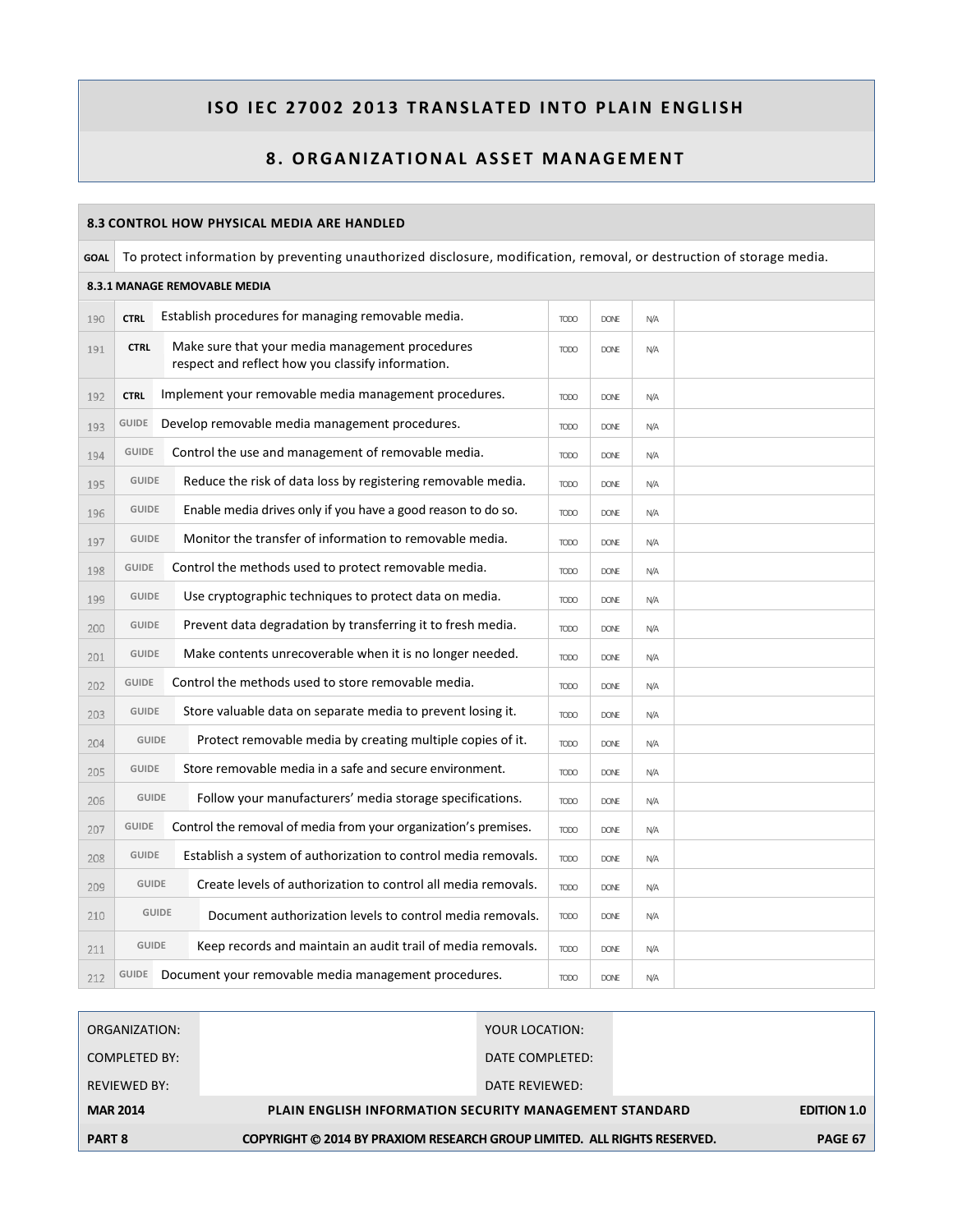| 8.3.2 MANAGE THE DISPOSAL OF MEDIA |              |  |                                                                                                  |             |             |     |  |
|------------------------------------|--------------|--|--------------------------------------------------------------------------------------------------|-------------|-------------|-----|--|
| 213                                | <b>CTRL</b>  |  | Establish formal procedures to securely dispose<br>of storage media that are no longer required. | <b>TODO</b> | <b>DONE</b> | N/A |  |
| 214                                | <b>CTRL</b>  |  | Apply your storage media disposal procedures.                                                    | <b>TODO</b> | <b>DONE</b> | N/A |  |
| 215                                | <b>GUIDE</b> |  | Establish procedures to manage the secure disposal of media.                                     | <b>TODO</b> | <b>DONE</b> | N/A |  |
| 216                                | <b>GUIDE</b> |  | Develop procedures to identify media that require disposal.                                      | <b>TODO</b> | <b>DONE</b> | N/A |  |
| 217                                | <b>GUIDE</b> |  | Figure out how to identify items that require secure disposal.                                   | <b>TODO</b> | <b>DONE</b> | N/A |  |
| 218                                | <b>GUIDE</b> |  | Select confidential items that require secure disposal.                                          | <b>TODO</b> | <b>DONE</b> | N/A |  |
| 219                                | <b>GUIDE</b> |  | Use secure disposals to reduce the risk of damaging leaks.                                       | <b>TODO</b> | <b>DONE</b> | N/A |  |
| 220                                | <b>GUIDE</b> |  | Select data that may become sensitive as you aggregate it.                                       | <b>TODO</b> | <b>DONE</b> | N/A |  |
| 221                                | <b>GUIDE</b> |  | Consider the "aggregation effect" as you identify items.                                         | <b>TODO</b> | <b>DONE</b> | N/A |  |
| 222                                | <b>GUIDE</b> |  | Develop procedures to securely dispose of selected media.                                        | <b>TODO</b> | <b>DONE</b> | N/A |  |
| 223                                | <b>GUIDE</b> |  | Develop procedures to control how information is destroyed.                                      | <b>TODO</b> | <b>DONE</b> | N/A |  |
| 224                                | <b>GUIDE</b> |  | Consider developing secure incineration procedures.                                              | <b>TODO</b> | <b>DONE</b> | N/A |  |
| 225                                | <b>GUIDE</b> |  | Consider developing secure shredding procedures.                                                 | <b>TODO</b> | <b>DONE</b> | N/A |  |
| 226                                | <b>GUIDE</b> |  | Consider developing secure erasure procedures.                                                   | <b>TODO</b> | <b>DONE</b> | N/A |  |
| 227                                | <b>GUIDE</b> |  | Develop procedures to control the use of disposal companies.                                     | <b>TODO</b> | <b>DONE</b> | N/A |  |
| 228                                | <b>GUIDE</b> |  | Make sure that disposal companies have suitable experience.                                      | <b>TODO</b> | <b>DONE</b> | N/A |  |
| 229                                | <b>GUIDE</b> |  | Make sure that disposal companies have adequate controls.                                        | <b>TODO</b> | <b>DONE</b> | N/A |  |
| 230                                | <b>GUIDE</b> |  | Develop procedures to control media disposal records.                                            | <b>TODO</b> | <b>DONE</b> | N/A |  |
| 231                                | <b>GUIDE</b> |  | Maintain an audit trail by logging the disposal of sensitive items.                              | <b>TODO</b> | <b>DONE</b> | N/A |  |
| 232                                | GUIDE        |  | Use your procedures to securely dispose of selected media.                                       | <b>TODO</b> | <b>DONE</b> | N/A |  |
| 233                                | <b>GUIDE</b> |  | Consider the sensitivity of items when you dispose of media.                                     | <b>TODO</b> | <b>DONE</b> | N/A |  |
| 234                                | <b>GUIDE</b> |  | Consider securely disposing all items not just sensitive ones.                                   | <b>TODO</b> | <b>DONF</b> | N/A |  |
| 235                                | NOTE         |  | Use a risk assessment to decide what to do with damaged devices that contain sensitive data.     |             |             |     |  |
| 236                                | <b>NOTE</b>  |  | Decide whether or not damaged devices should be repaired, destroyed, or discarded (see 11.2.7).  |             |             |     |  |

| ORGANIZATION:       | YOUR LOCATION:                                                           |                    |
|---------------------|--------------------------------------------------------------------------|--------------------|
| COMPLETED BY:       | DATE COMPLETED:                                                          |                    |
| <b>REVIEWED BY:</b> | DATE REVIEWED:                                                           |                    |
| <b>MAR 2014</b>     | <b>PLAIN ENGLISH INFORMATION SECURITY MANAGEMENT STANDARD</b>            | <b>EDITION 1.0</b> |
| <b>PART 8</b>       | COPYRIGHT © 2014 BY PRAXIOM RESEARCH GROUP LIMITED. ALL RIGHTS RESERVED. | <b>PAGE 68</b>     |